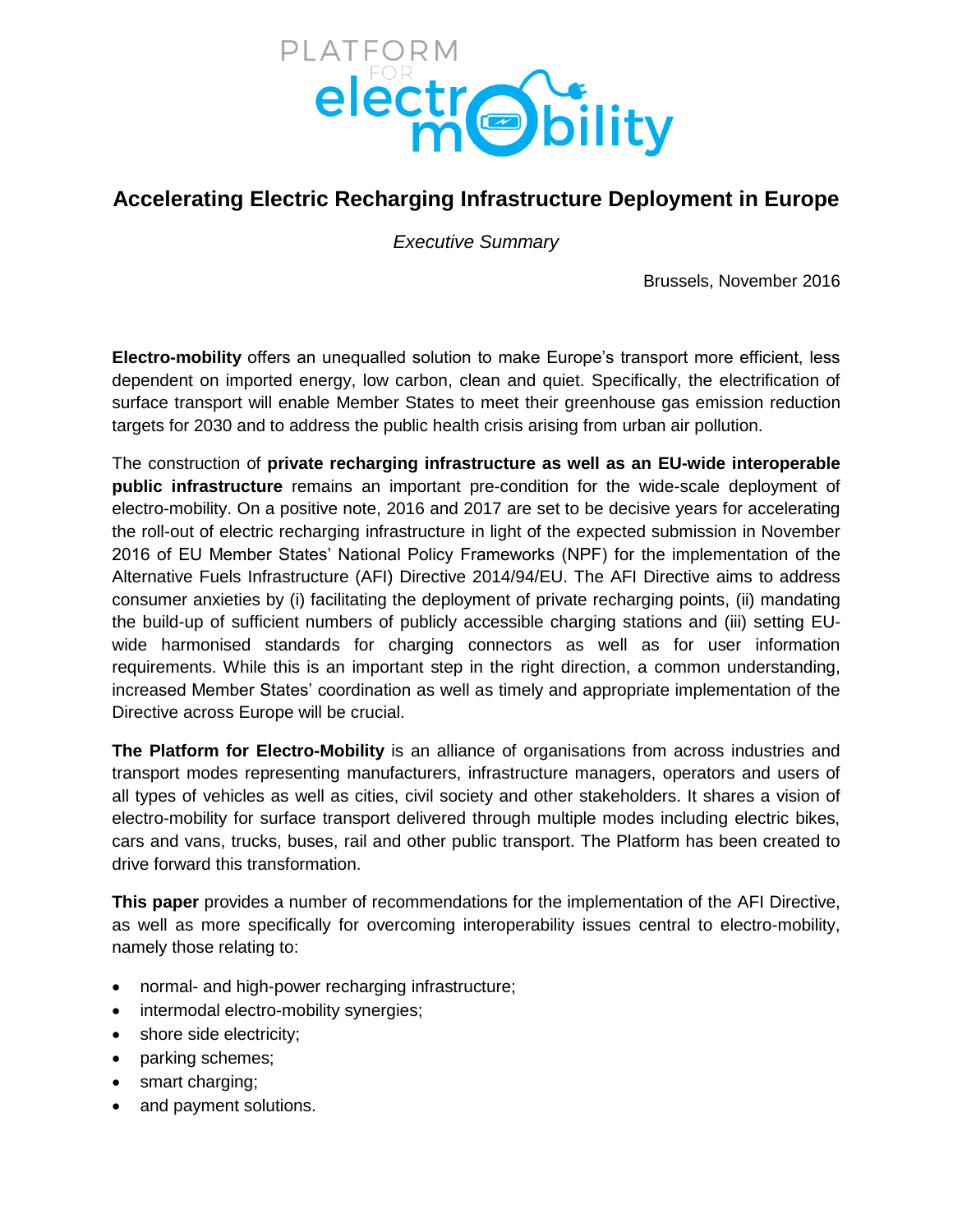#### *1. How to support deployment of the needed recharging infrastructure?*

#### **An open and innovation-driven approach is paramount to allow improved technologies and business models to emerge**

The harmonisation of technologies and common standards are key for the mass rollout of current and future electric vehicles (EVs) across Europe, which makes the implementation of the AFI Directive of crucial importance. Nevertheless, the EV market is a fast moving environment where technological and business innovations are crucial and should be promoted. This is essential in order to create a competitive market where services and products are constantly improved to the benefit of end users. In this regard, the Platform calls:

- On Member States to avoid an inflexible implementation of connector requirements of the AFI Directive. The Directive's implementation should allow operators of recharging points not accessible to the public to offer diverse charging technologies and encourage operators to offer multi-standard-solutions on publicly accessible recharging points.
- On Member States to uniformly follow the definition of "*public accessibility"* (art. 2.7 of the AFI Directive) as suggested by a growing number of Member States to ensure timely and coordinated implementation across Europe.

## **Normal power charging from 3.7 to 22 kW in the private and public domain is the backbone for the daily recharging of passenger EVs<sup>1</sup> as well as Light Electric Vehicles (LEVs).**

#### **In light of this, the Platform calls:**

 $\overline{\phantom{a}}$ 

- For a simplification of regulations and approval procedures to facilitate the deployment of individual charging points in existing apartment/office buildings.
- For refurbished homes, apartment and office buildings, carparks and commercial developments with off street parking to include provisions for EV and LEV charging. At EU level, this can be achieved via the upcoming review of the Energy Performance of Building Directive by end of 2016.
- On European cities to simplify permitting procedures and to provide coordinated financial incentives for the deployment of on and/or off-street charging infrastructure, based on the city land-use planning as defined in their Sustainable Urban Mobility Plans.

**The deployment of high power charging points is needed to enable full electric long distance driving and thus render EVs a viable alternative to ICEVs** (e.g. around 150 kW but capable of serving all existing and new vehicles). The Platform therefore calls:

<sup>&</sup>lt;sup>1</sup>88% of all EU public recharging infrastructure today consists of normal power recharging points. According to the latest 2016 statistics from the European Alternative Fuels Observatory (EAFO) 82,660 out of 92,118 charging points in Europe provide normal power charging (up to 22 kW).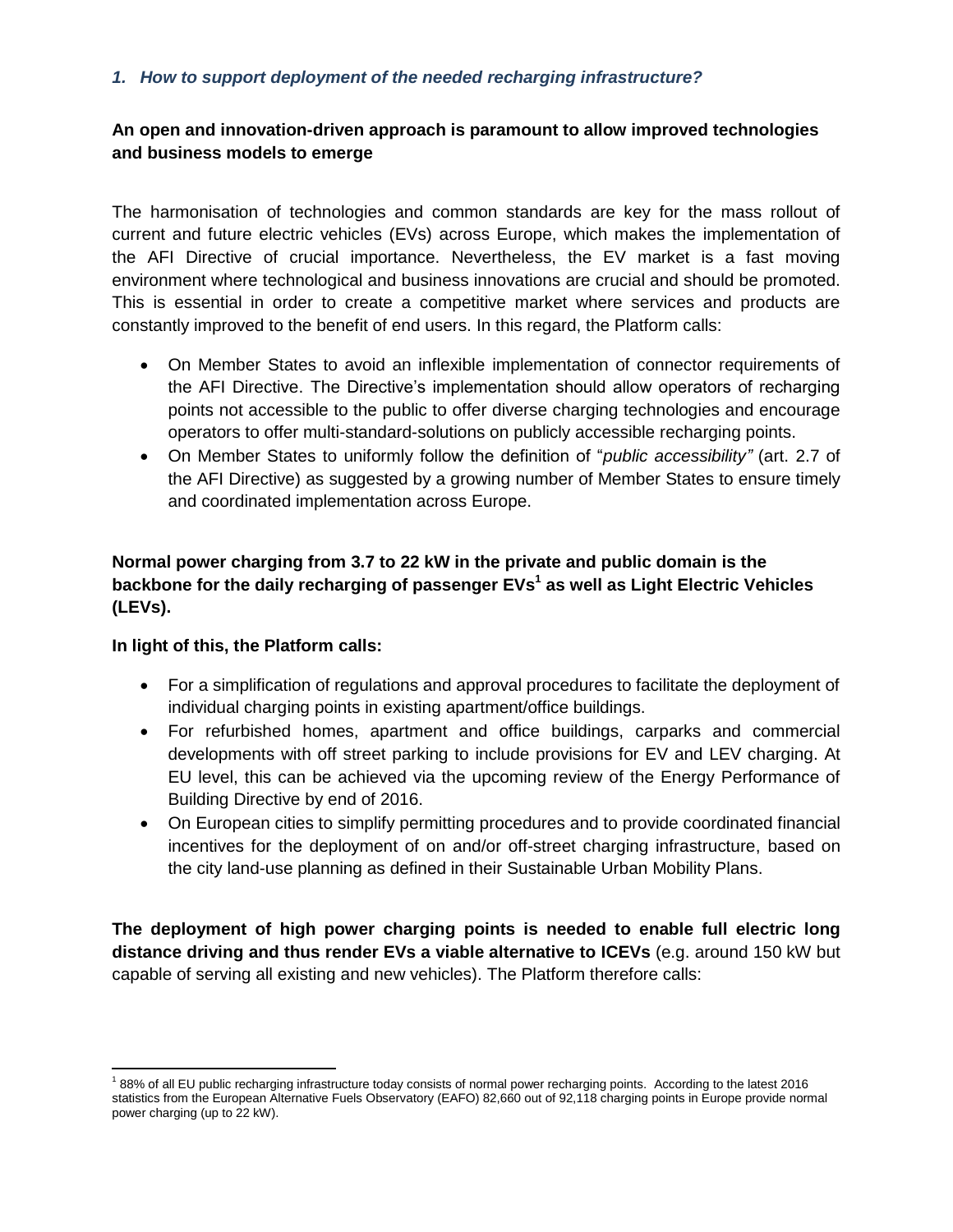- On the European Commission and Member States to use the opportunity of the midterm Multiannual Financial Framework revision to increase the resources allocated to the Connecting Europe Facility, to fund multiple high power charging point locations in future calls.
- For all new EU- or nationally-funded charging infrastructure that would link two urban nodes and/or Member States within the Trans European Network for Transport corridors to include multi-standard, downward compatible 150 kW high power charging points that can cater to all current and future EVs. In doing so, they shall seek to exploit potential synergies with other innovative solutions, such as electric road freight.

# **Electric buses are expensive to purchase and in many cases require the deployment of opportunity charging stations in the city to guarantee full day operations. The Platform calls for:**

- An accelerated standardisation of the charging interface for electric buses.
- European funds to be made available for purchasing electric buses and setting up of charging infrastructure.
- Easy administrative procedures for the deployment of high-power opportunity charging points in carefully selected areas of the city.

# *2. Exploiting intermodal electro-mobility synergies*

The establishment of recharging points in cities should **make use of existing infrastructures** such as railway stations and connections to electric infrastructure already in place for public (and private) transportation, such as ships, trains, trams, metros and trolley buses and to public transport subscription cards. The Platform calls for:

- Investments to be directed towards charging stations that foster multi-modal mobility and make use of existing electric infrastructure from public transport.
- Further investments to be directed towards the deployment of systems capable of recovering, storing and reusing the braking energy of rail-based public transport.
- Public Transport Authorities and Public Transport Operators to be granted the right to recover parts of the initial investment by selling energy at charging points also to private customers.
- Technical specifications related to shore-side electricity (SSE) set out in the AFI Directive to be fully enforced as soon as possible.
- The commitment of Member States to deploy by 2020 SSE in berths close to large residential/ commercial areas and in all cruise ships and ferry terminals, and in particular in ports of the TEN-T core network.

# *3. Electro-mobility in cities: ensuring appropriate parking schemes to maximise benefit from existing EV infrastructure*

**Putting appropriate parking schemes in place is essential for ensuring that recharging points are optimally used and misuse prevented.** In this regard the Platform calls: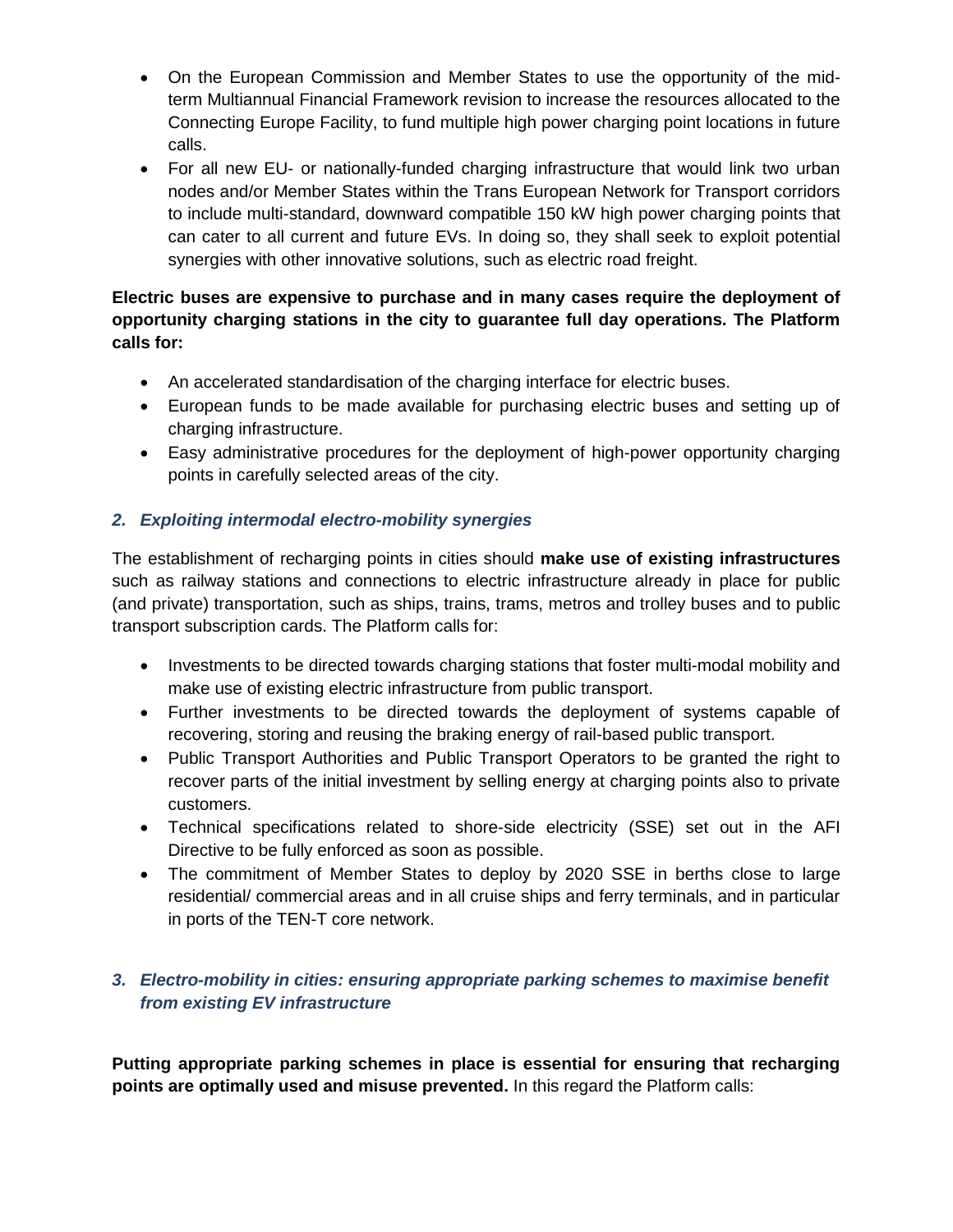- For giving local public authorities the competence to decide how and where to implement charging stations in areas where there are diverse transport modes.
- For the provision of appropriate parking schemes, which include appropriate parking for LEVs to ensure optimum use of recharging points. In fact, approximately 1.5 million LEVs were sold in the EU last year. The strength and specific needs and requirements of these vehicles should be recognised.
- For the addition and prioritisation of EV and LEV charging spots within national parking regulations to enable towing away of wrongly parked vehicles (first and foremost ICEVs).
- For a publicly accessible network that allows LEVs to be charged at public transport hubs and buildings with large numbers of commuters.
- For the progressive introduction of time-based pricing signals in order to stimulate correct parking behaviour for EV users and avoid excessive over-staying when charging is finished.

# *4. Smart charging: making EVs an asset to the electricity value chain*

While parked (90% of their lifetime<sup>2</sup>), thanks to smart, controlled charging, EVs can provide **flexibility services to the electricity system** like (i) "valley filling" (shifting consumption to times when energy is under-utilised), (ii) "peak shaving" (avoiding charging or sending power back to the grid when demand is high) and (iii) ancillary services (voltage control, frequency regulation) at system level and at local level. In order to stimulate smart charging, appropriate measures should be included in the context of the Energy Market Reform in 2016. More concretely the Platform calls for:

- Enabling consumers to use smart charging through the deployment and use of intelligent metering systems as proposed by the AFI Directive<sup>3</sup>; and removal of double grid fees for energy storage.
- Enabling existing electricity retailers and new market entrants to offer new services to consumers, such as real-time pricing and explicit demand response services.
- Enabling market players to use smart charging and demand response for different purposes, by ensuring new market players' participation in energy markets through aggregation, as well as the possibility for DSOs to procure demand-side flexibility for local system management through a market-process.

### *5. Payment solutions: enabling seamless access and payment for publicly accessible stations*

Customer-friendly finding, accessing and payment options on publicly accessible charging points across Europe are needed for the EV market to take off Union-wide. The Platform recommends the following approach to achieving this:

 $\overline{\phantom{a}}$ 2 Paul Barter, *"Cars are parked 95% of the time". Let's check!*, (2013), Reinventing Parking website*:*  <http://www.reinventingparking.org/2013/02/cars-are-parked-95-of-time-lets-check.html>

 $3$  AFI Directive 2014/94/EU, art. 4.7